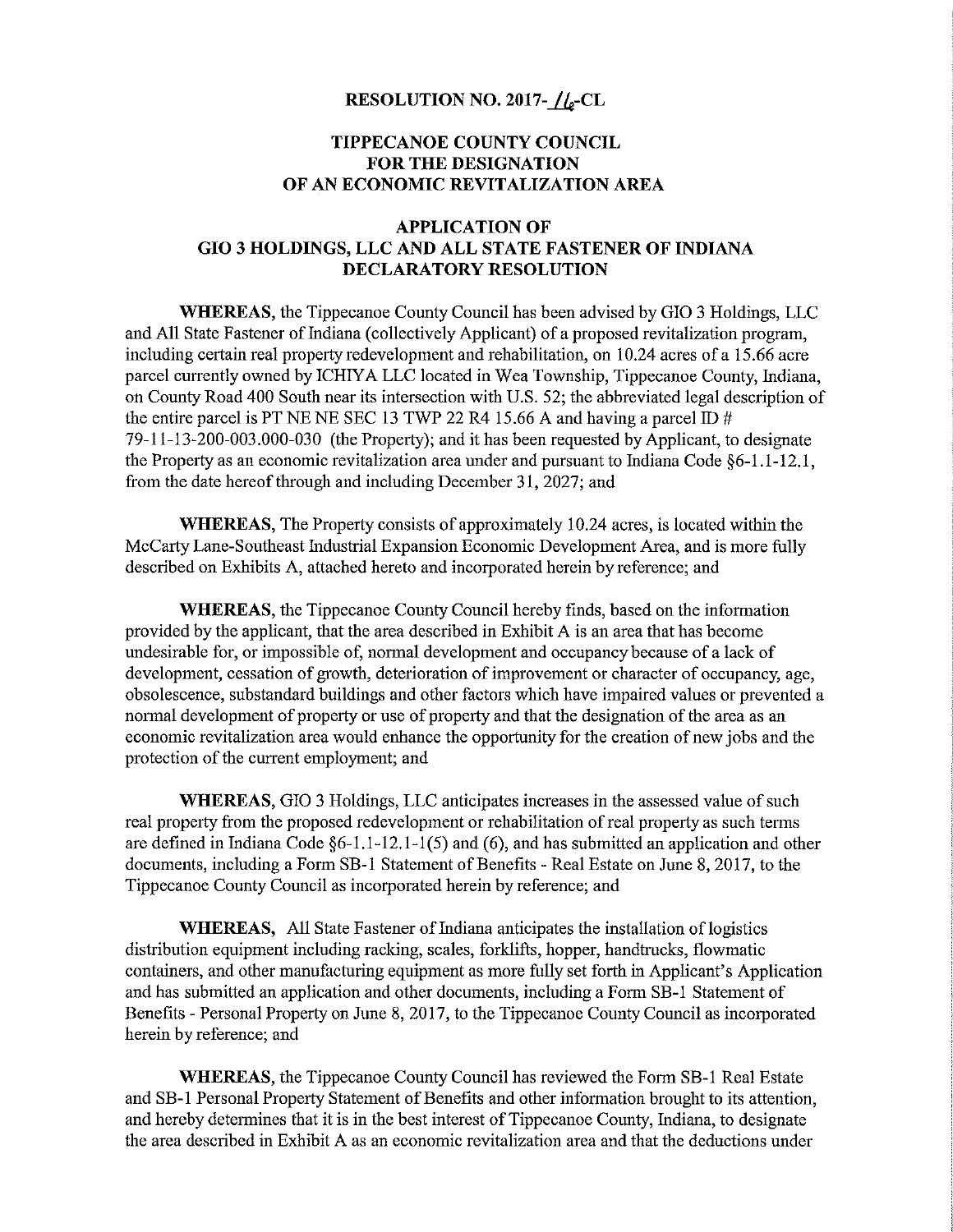Indiana Code  $\S6-1.1-12.1-3$  and under Indiana Code  $\S6-1.1-12.1-4.5$  should be allowed based on the following findings with respect to the proposed redevelopment or rehabilitation:

- (1) The estimate of the value of the redevelopment or rehabilitation is reasonable for projects of that nature and equipment of that type.
- (2) The estimate of the number of individuals who will be employed or whose employment will be retained can be reasonably expected to result from the proposed described redevelopment and rehabilitation.
- (3) The estimate of the annual salaries of those individuals who will be employed or whose employment will be retained can be reasonably expected to result from the proposed described redevelopment or rehabilitation.
- (4) The other benefits with respect to which applicant has provided information, including the number of individual opportunities for employment, both temporary and permanent, and the compensation to be paid to employees, along with the value ofthe acquisition and construction ofimprovements, are benefits of the type and quality anticipated by the County Council within the economic revitalization area and can reasonably be expected to result from the proposed described redevelopment.
- (5) The totality of benefits is sufficient to justify the deductions.

The Tippecanoe County Council makes the following additional findings with respect to the proposed new manufacturing equipment

- (6) The estimate of the cost of the new manufacturing equipment, new research and development equipment, new logistical distribution equipment, or new information technology equipment is reasonable for equipment of that type.
- (7) The estimate of the number of individuals who will be employed or whose employment will be retained can be reasonably expected to result from the installation of the new manufacturing equipment, new research and development equipment, new logistical distribution equipment, or new information technology equipment.
- (8) The estimate of the annual salaries ofthose individuals who will be employed or whose employment will be retained can be reasonably expected to result from the proposed installation of new manufacturing equipment, new research and development equipment, new logistical distribution equipment, or new information technology equipment.
- (9) The other benefits about which information was requested, including the number of individual opportunities for employment, both temporary and permanent, and the compensation to be paid to employees, are benefits of the type and quality anticipated by the County Council within the economic revitalization area, and are benefits that can be reasonably expected to result from the proposed installation of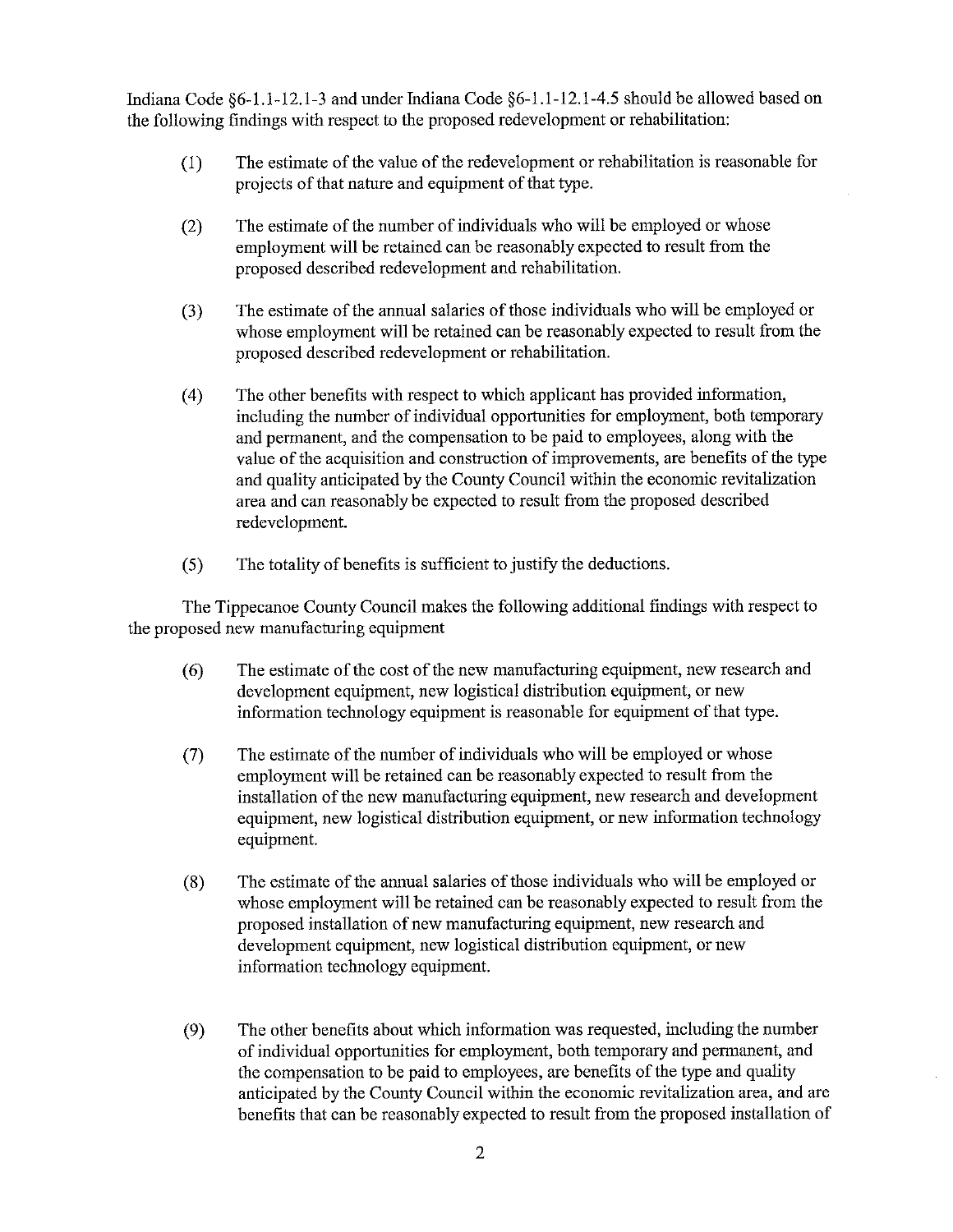new manufacturing equipment, new research and development equipment, new logistical distribution equipment, or new information technology equipment.

(10) The totality of benefits is sufficient to justify the deductions.

WHEREAS, the Tippecanoe Council hereby finds that the purposes of Indiana Code chapter §6—1.l—12.1 are served by allowing the owner of said real estate the deductions provided by Indiana Code  $\S 6-1.1-12.1-3$  with respect to improvements to real estate for a period of ten (10) years and the deductions provided by Indiana Code §6-l.1-12.1-4.5 with respect to installation of new manufacturing equipment for a period of five (5) years;

NOW, THEREFORE, BE IT RESOLVED by the Tippecanoe County Council, Tippecanoe County, Indiana, that:

I. The area described on Exhibits A attached hereto and made <sup>a</sup> part hereof is designated as an economic revitalization area within the meaning of Indiana Code §6-1.1-12.1 from the date of adoption of this Declaratory Resolution through and including December 31, 2027.

2. Subject to approval of the Board of Commissioners for Tippecanoe County under Indiana Code  $\S6-1.1-12.1-2(k)$  for statements of benefits concerning property in an allocation area, the Applicant, as owner of property within the above-designated economic revitalization area shall be entitled to the deductions provided by Indiana Code §6—1.1-12.1-3 for <sup>a</sup> period of ten (10) years with respect to real property which is redeveloped or rehabilitated as contemplated by and reflected in the Statement of Benefits heretofor filed with Tippecanoe County according to the following schedule:

| YEAR 1            | 100% |
|-------------------|------|
| YEAR <sub>2</sub> | 90%  |
| YEAR 3            | 80%  |
| YEAR 4            | 70%  |
| YEAR 5            | 60%  |
| YEAR 6            | 50%  |
| YEAR 7            | 40%  |
| YEAR <sub>8</sub> | 30%  |
| YEAR 9            | 20%  |
| YEAR 10           | 10%  |
|                   |      |

3. Subject to approval of the Board of Commissioners for Tippecanoe County under Indiana Code §6-1.1-12.1-2(k) for statements of benefits concerning property in an allocation area, the Applicant, as owner of property within the above-designated economic revitalization area shall be entitled to the deductions provided by Indiana Code §6-1.1-12.1-5.6 for <sup>a</sup> period of five (5) years with respect to manufacturing equipment which is installed as contemplated by and reflected in the Statement of Benefits heretofor filed with Tippecanoe County according to the following schedule:

| YEAR 1            | 100% |
|-------------------|------|
| YEAR <sub>2</sub> | 80%  |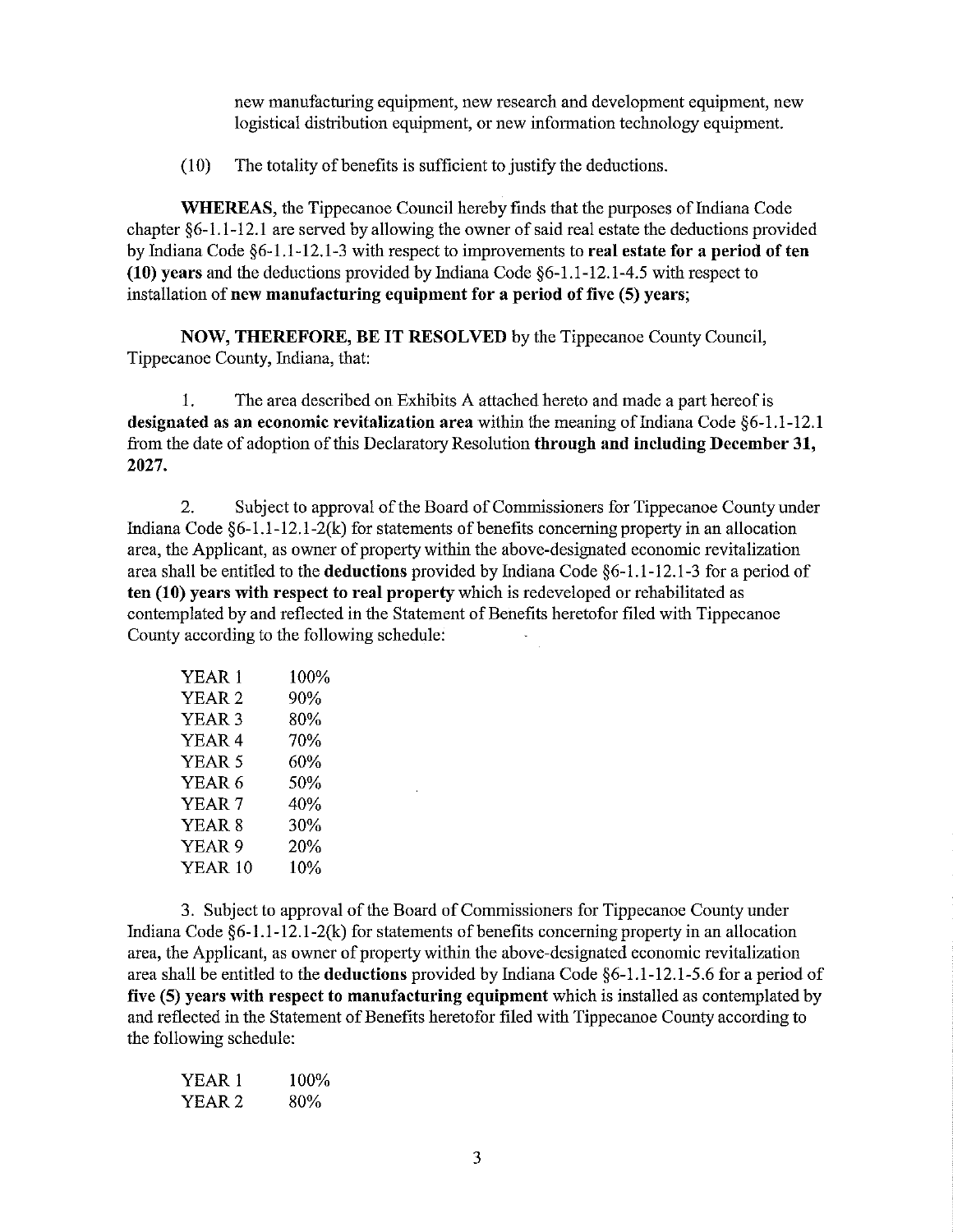| YEAR <sub>3</sub> | 60%        |
|-------------------|------------|
| YEAR 4            | 40%        |
| YEAR 5            | <b>20%</b> |

4. Notice of the adoption and substance of this resolution and all other disclosure required by Indiana Code §6-1.1-12.1-2.5 shall be duly published in accordance with Indiana Code §5—3-1, which notice shall state <sup>a</sup> date for <sup>a</sup> public hearing on this resolution and that on that date, after hearing objections and remonstrances and considering evidence thereon, this Council will take final action determining whether the qualifications for an economic revitalization area have been met and confirming, modifying and confirming, or rescinding this resolution.

5. If any part, clause, or portion of this resolution shall be adjudged invalid, such invalidity shall not affect the validity of this resolution as <sup>a</sup> whole or any part, clause, or portion of the resolution.

Presented to the County Council of Tippecanoe County, Indiana, and adopted this 11th day of July, 2017.

TIPPECANOE COUNTY COUNCIL 5de R. Basham II, President Metzger, Vice President Mulleaun David Williams Whis Sard  $\frac{1}{\sqrt{2\pi}}$  $\forall$ icki L. Burch  $\left\langle \frac{m}{m} \right\rangle$ Kevin'lL. Underwood

Kathy Vernon

 $ab$ sent

Roland K. Winger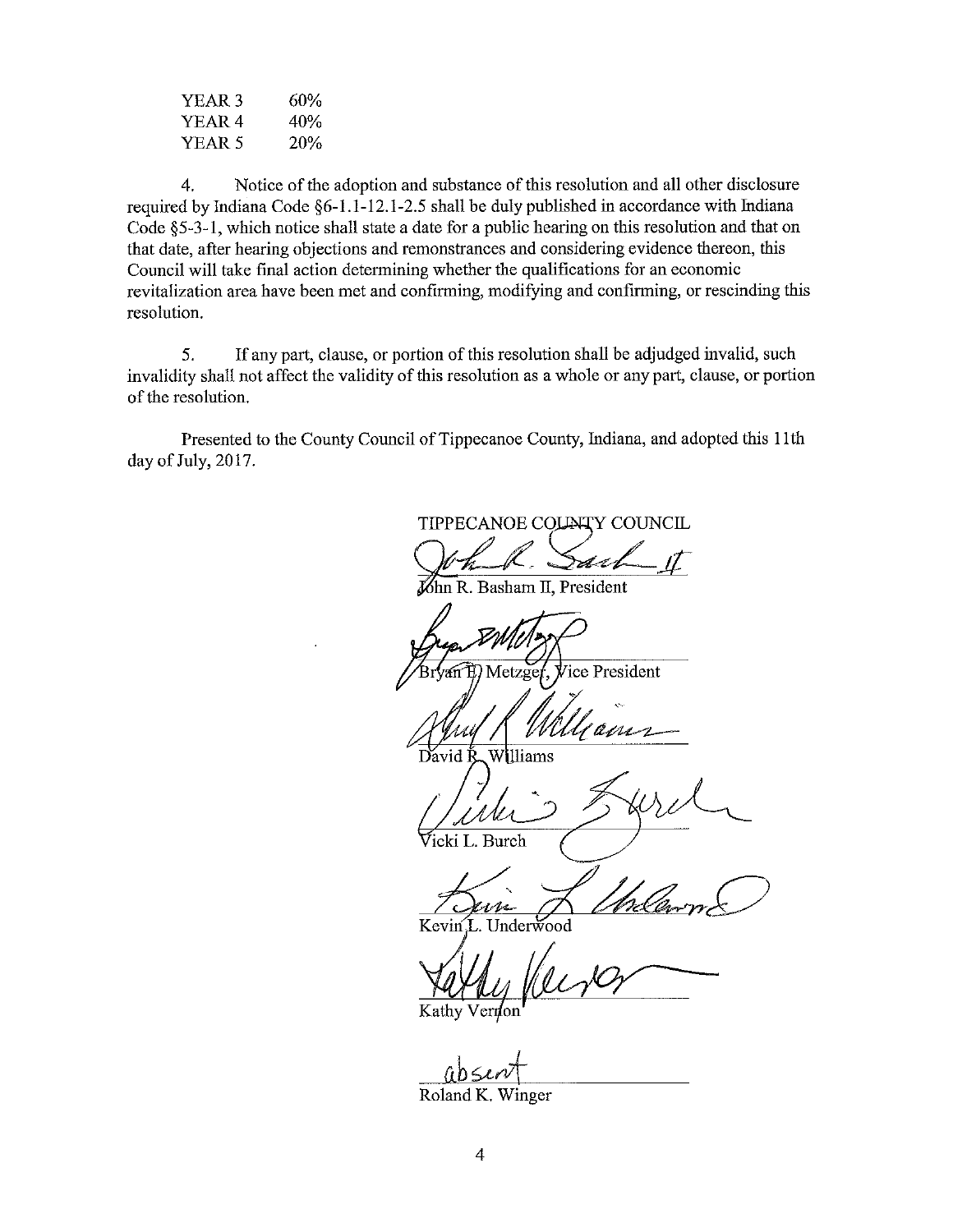ATTEST:<br>Alfred (Martin =

 $\hat{\boldsymbol{\gamma}}$